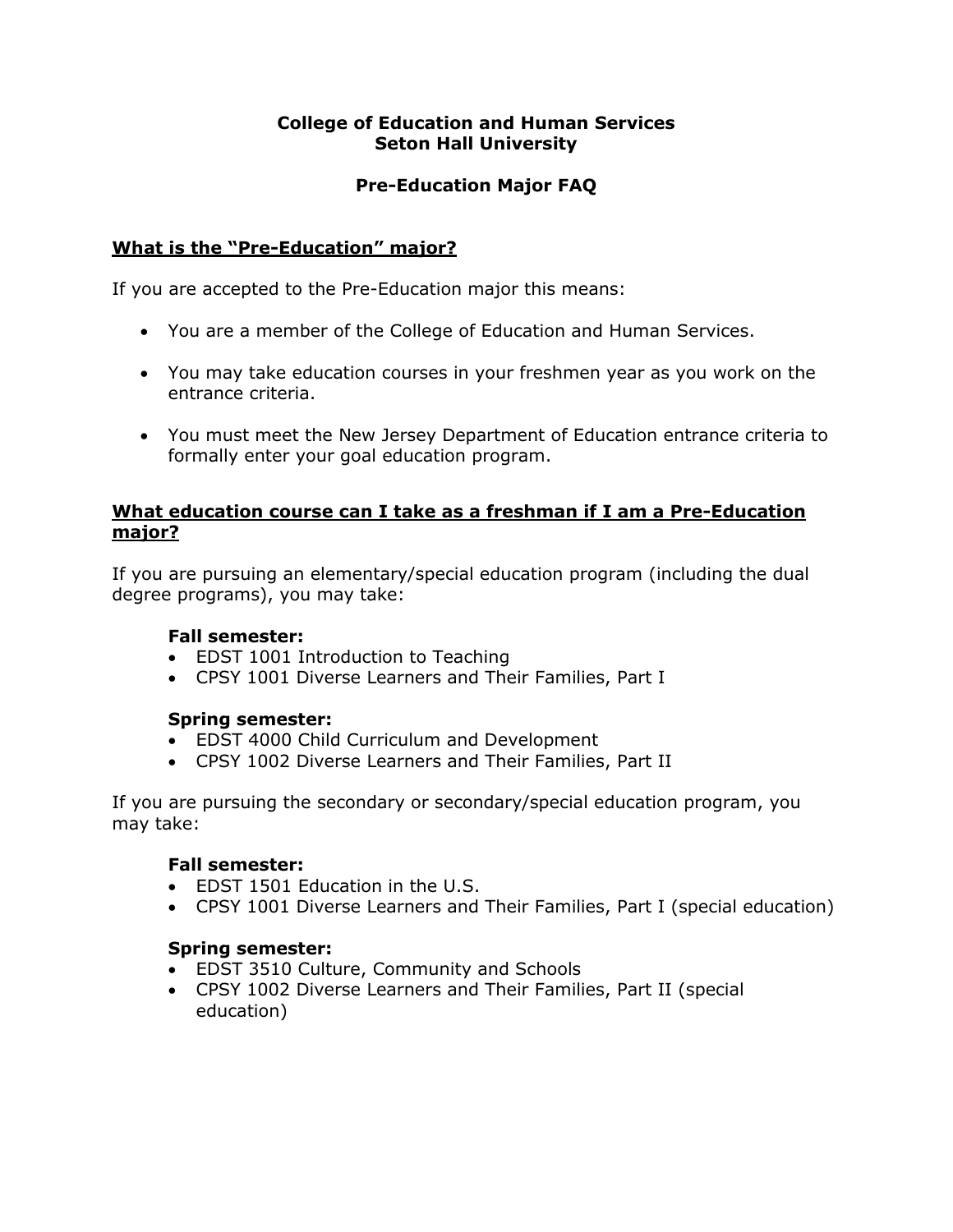# **What is the entrance criteria needed to be a education major in a program?**

The New Jersey Department of Education has mandated that anyone entering a teacher education program must meet the following criteria. **This is true for the education program at all teacher education programs in New Jersey.**

- A minimum GPA of 3.0**\***
- Minimum test scores which may be combined across tests. For example, if you earned a 610 on the Reading/Writing SAT, but a 550 on Math, you are only required to submit a passing Math score. You could choose to retake the SAT or take the Math portion of the ACT or Praxis Core exam.

| <b>SAT</b>                                   |     | <b>ACT</b> |    | <b>Core Academic Skills Exam</b><br>(Praxis CORE) |     |
|----------------------------------------------|-----|------------|----|---------------------------------------------------|-----|
| Evidence-Based<br>Reading & Writing<br>(ERW) | 610 | English    | 23 | Reading                                           | 156 |
| or Reading                                   | 30  |            |    | Writing                                           | 162 |
| Math                                         | 570 | Math       | 23 | Math                                              | 150 |

**\***The minimum GPA to enter the dual degree programs is higher: (i) education/ speech is 3.2 and (ii) education/ABA is 3.3.

#### **When can I take the Praxis Core test? Do I have to wait until I start at Seton Hall?**

- As soon as you are admitted to the Pre-Education major and understand which test (or portions of a test) you need to complete, you may register for it.
- Please request to send your test scores to Seton Hall. Our institutional test code is: RA2811
- When you pass the test, and have the minimum GPA, your admission status will be reviewed and converted from Pre-Education to your goal major in education.

## **If I decide I don't want to (re)take the SAT or ACT, how can I find out more about the Praxis Core Exam?**

The Praxis Core is offered by ETS and focuses on three areas: reading, writing, and math. You must reach the minimum score, set by the New Jersey Department of Education, in each area.